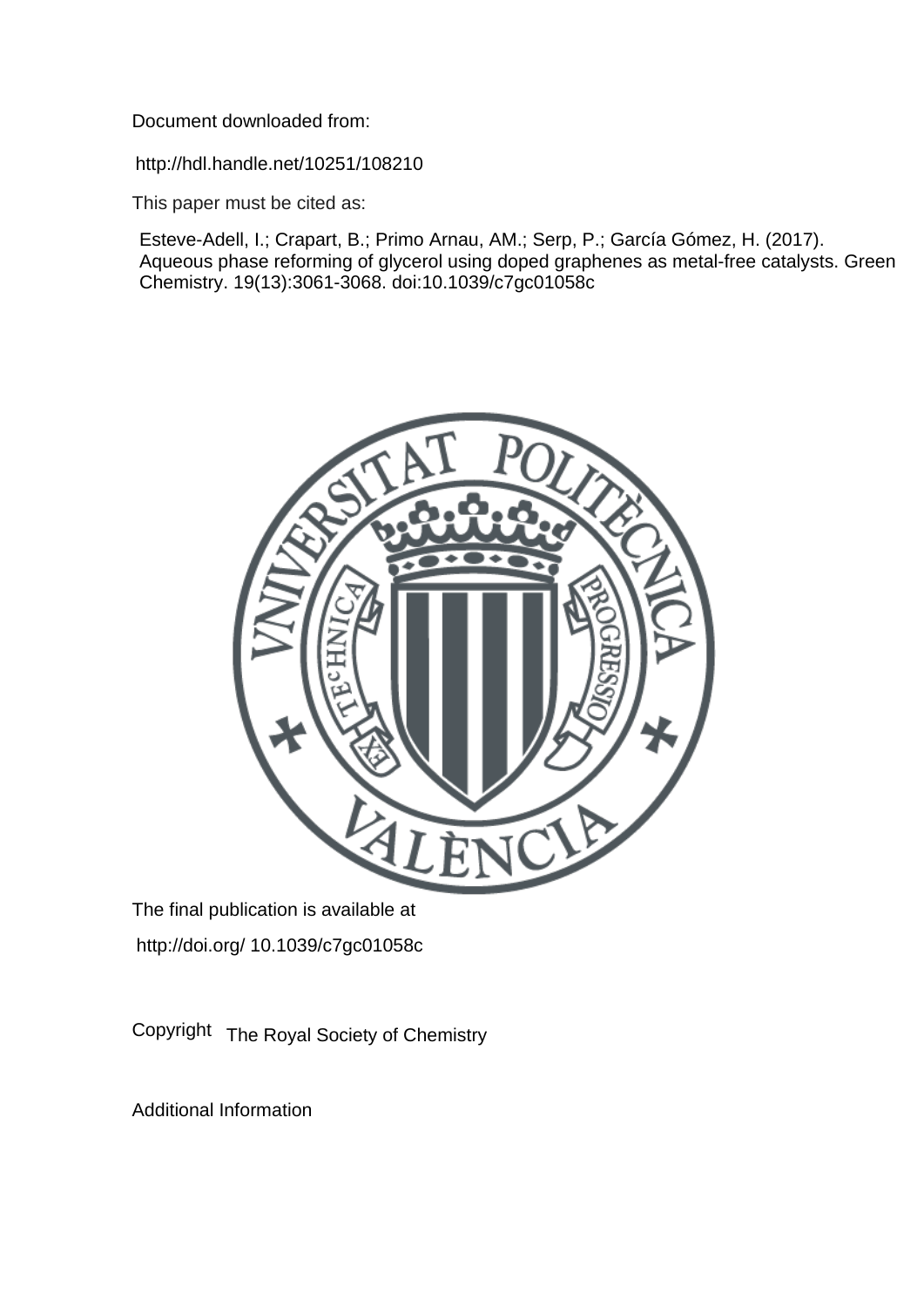# **Green Chemistry**

# ARTICLE

Received 00th January 20xx, Accepted 00th January 20xx DOI: 10.1039/x0xx00000x

**www.rsc.org/**



# **Aqueous phase reforming of glycerol using doped graphenes as metal-free catalysts**

Iván Esteve-Adell,<sup>a</sup> Bertrand Crapart,<sup>a,b</sup> Ana Primo,<sup>a</sup> Philippe Serp<sup>b</sup> and Hermenegildo Garcia<sup>a,\*</sup>

Boron-doped graphene obtained by pyrolysis at 900 °C of the boric acid ester of alginate was found the most active graphene among a series of doped and co-doped graphenes to promote the aqueous phase reforming of glycerol at 250 °C. This reaction is of interest in the context of valorization of aqueous wastes of carbohydrate syrups. Control experiments adding to undoped graphene 1 wt. % of triphenylborane, tris(pentafluorophenyl)borane or bis(pinacolyl)diborane as models of the two possible boron atom types present in B-doped graphene, and boric acid that could be present in a residual amount after pyrolisis, show in all cases an increase in the catalytic activity of graphene. B-doped graphene has also activity for glucose aqueous phase reforming. The results show that graphenes are promising metal-free catalysts for aqueous phase reforming alternative to those containing platinum.

# **Introduction**

In the context of biomass valorisation one of the reactions that has been considered as having large interest is the aqueous phase reforming (APR) of aqueous wastes containing sugar syrups.<sup>1</sup> These residues are generated during hydrolysis of cellulose, hemicellulose and other components of biomass. In APR, these aqueous wastes containing complex mixtures of carbohydrates can be used to generate additional amounts of H<sub>2</sub> that can be considered as derived from renewable and sustainable sources.<sup>1, [2](#page-7-1)</sup>

One of the current limitations of APR is the development of suitable catalysts for these processes. At the moment most of the efficient APR catalysts are based on platinum or its alloys and it would be highly desirable to develop more affordable alternative catalysts[.3-5](#page-7-2) Looking for alternatives to expensive noble metals, there is much current interest in exploiting the possibilities of graphenes (Gs) as metal free catalysts.<sup>6-8</sup> Gs when obtained from biomass can be considered as sustainable catalysts[.9,](#page-7-4) [10](#page-7-5) There is ample literature data showing that defective or doped Gs can exhibit catalytic activity for aerobic oxidation[s11-13](#page-7-6) and reductions including hydrogenation of C-C multiple bonds<sup>14, [15](#page-7-8)</sup> and nitro groups.<sup>14, 15</sup>

Gs are particularly suitable as catalysts for biomass transformations since in this case Gs do not need to be removed from the reaction mixture after the reaction and do not introduce metallic impurities in the final products. Continuing with this research line of using Gs as metal free catalysts, in the present manuscript it will be reported that B-doped Gs are suitable metal-free catalysts to promote the APR of glycerol. Besides valorisation of glycerol formed in large amounts as byproduct in biodiesel production,<sup>16</sup> APR of glycerol is considered a model reaction to evaluate the activity APR catalysts in complex carbohydrate syrups[.17](#page-7-10)

## **Results and discussion**

The reactions were carried out in autoclave at 250  $\degree$ C under autogenous pressure using aqueous glycerol solutions (10 wt. %) as feed. As carbocatalysts a series of Gs with and without doping were evaluated. Table 1 lists the series of materials tested as well as their origin, preparation procedure and their main analytical data. The series of catalysts includes GO obtained from graphite after Hummers oxidation and exfoliation.<sup>18, [19](#page-7-12)</sup> However, most of the Gs were obtained by pyrolysis at 900 °C under inert atmosphere of alginate or chitosan without or after formation of the corresponding borates or phosphate esters<sup>9, [10,](#page-7-5) [13,](#page-7-13) 20</sup>. The presence of boron or phosphorous esters in the biopolymer determines that a fraction of these elements become incorporated as dopants in the resulting G after the pyrolysis as it has been already reported in the literature[.13,](#page-7-13) [20](#page-7-14)

Scheme 1 illustrates the preparation procedure of the samples under study, while the heteroatom content is provided in Table 1. The purpose of having selected these materials is to

*a.Instituto Universitario de Tecnología Química, Universitat Politècnica de València-Consejo Superior de Investigaciones Científicas, Avenida de los Naranjos s/n, 46022 Valencia, Spain. E-mail[: hgarcia@qim.upv.es.](mailto:hgarcia@qim.upv.es)*

*<sup>b</sup> CNRS, LCC (Laboratoire de Chimie de Coordination), composante ENSIACET, 4 allée Emile Monso, BP 44099, F-31030 Toulouse Cedex 4, France Electronic Supplementary Information (ESI) available: Catalyst characterization: XPS, Raman spectra, TEM images and AFM before and after use. Influence of different catalyst amounts in APR reaction. Catalytic activity of other doped-G catalysts in APR reaction. Comparison with Pt catalyst. See DOI: 10.1039/x0xx00000x*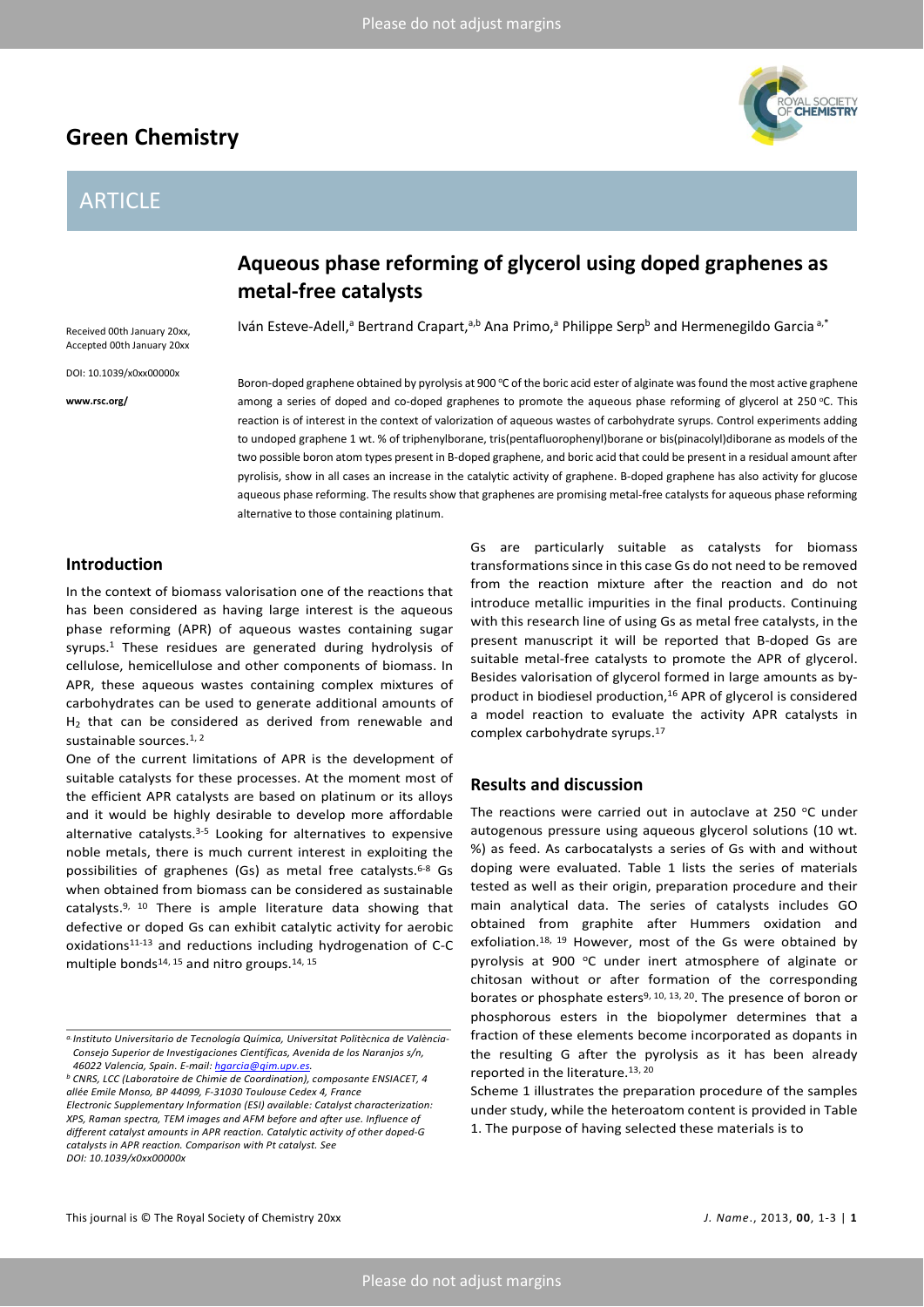| Material    | Method           | Precursors                  | Element content (%)      |      |      |
|-------------|------------------|-----------------------------|--------------------------|------|------|
|             |                  |                             | Heteroatom               |      | Ő    |
| G           | Pyrolysis 900 °C | Alginate                    | $\overline{\phantom{a}}$ | 88.2 | 8.2  |
| GO          | <b>Hummers</b>   | Graphite                    |                          | 47.3 | 48.9 |
| (B)G        | Pyrolysis 900 °C | Alginate + $HBO3$           | 1.2                      | 76.4 | 10.2 |
| (N)G        | Pyrolysis 900 °C | Chitosan                    | 7.6                      | 79.6 | 9.2  |
| (P)G        | Pyrolysis 900 °C | Alginate + $Nah_2PO_4$      | 2.6                      | 77.5 | 9.3  |
| $(B,N)$ G   | Pyrolysis 900 °C | Chitosan + $HBO3$           | 2.1(B)/9.4(N)            | 62.7 | 9    |
| $(B, P)$ G  | Pyrolysis 900 °C | Alginate + $HBO3 + NaH2PO4$ | 0.9(B)/2.6(P)            | 71.5 | 9.8  |
| <b>MWCN</b> | Commercial       | $\overline{\phantom{a}}$    |                          | 95.4 | 4.1  |

**Table 1.** List, preparation procedure and analytical data of G catalysts used in the present study.



Scheme 1. Preparation procedure of doped Gs by pyrolysis of natural polysaccharides without or with esterification with inorganic acids.

establish the activity of Gs as catalysts of APR of glycerol and the influence of doping or co-doping on their APR activity.

All the materials screened in the present study as carbocatalysts for APR of glycerol have been previously reported and the properties of these samples are in good agreement with those in the literature.<sup>13, [14](#page-7-7)</sup> Specifically the graphenic structure having carbon vacancies and oxygenated functional groups can be assessed by Raman spectroscopy monitoring the relative intensity of the G vs the D band that for the series of samples under study is always close to 1.15 % (Figure S1). This  $I_G/I_D$  value corresponds in general to G materials having defects associated to the presence of oxygenated functional groups, heteroatoms, carbon vacancies and holes. The 2D morphology of the samples can be evidenced by the TEM images of exfoliated materials, while HRTEM shows the hexagonal arrangement of the atoms (Figure S2). The single and few layers morphology of the G samples can be proved by AFM measurements of the thickness of the G sheets on atomically flat surfaces (Figure S3). The presence of the corresponding heteroatoms, their percentage and distribution among possible different structures is determined by combustion chemical analysis and XPS. Thus, in the case of G the presence of a residual oxygen content about 8 wt. % was determined. In the case of (N)G two main families of N atoms (7.6 wt. % in total) namely graphenic and pyridinic N atoms with a relative percentage of 35 and 62.2 % was established (see Figure S4 in supplementary information). In the case (B)G also two populations of B atoms corresponding to graphenic (BCCC) or B atoms bonded to oxygen (BCOO) with a

percentage 54.8 and 45.2 %, respectively, was determined based on the values of the binding energies for these individual components. The high oxophilicity of boron atoms determines that even under the strong reducing conditions of the pyrolysis, favouring the formation of dopant element-C bonds and their incorporation in the lattice, the largest population of B atoms still are bonded to oxygen with a BCCO environment according to deconvolution of the B1s peak in high resolution XPS (see Figure S5 in supplementary information). Table 1 summarises the heteroatom content for the rest of carbocatalysts of the series.

#### **Catalytic activity for APR of glycerol**

A possible stoichiometry for complete APR mineralization of glycerol is indicated in Eq. (1). As it can be seen there for this ideal stoichiometry, 1 mol of glycerol can form up to 7 mols of  $H_2$  and 3 of CO<sub>2</sub>. It is, however, possible that other transformations of glycerol not resulting in complete mineralization render other products as well as  $H_2$  and  $CO_2$ , although in lower proportions than in the complete mineralization.

$$
C_3H_8O_3 + 3 H_2O \to 7 H_2 + 3 CO_2 \qquad Eq. (1)
$$

Preliminary controls of APR of glycerol in the absence of any catalyst or treating G catalyst suspended in pure water without any glycerol showed that  $H_2$  and  $CO_2$  formation is considerably much lower than the values of  $H_2$  and  $CO_2$  evolution when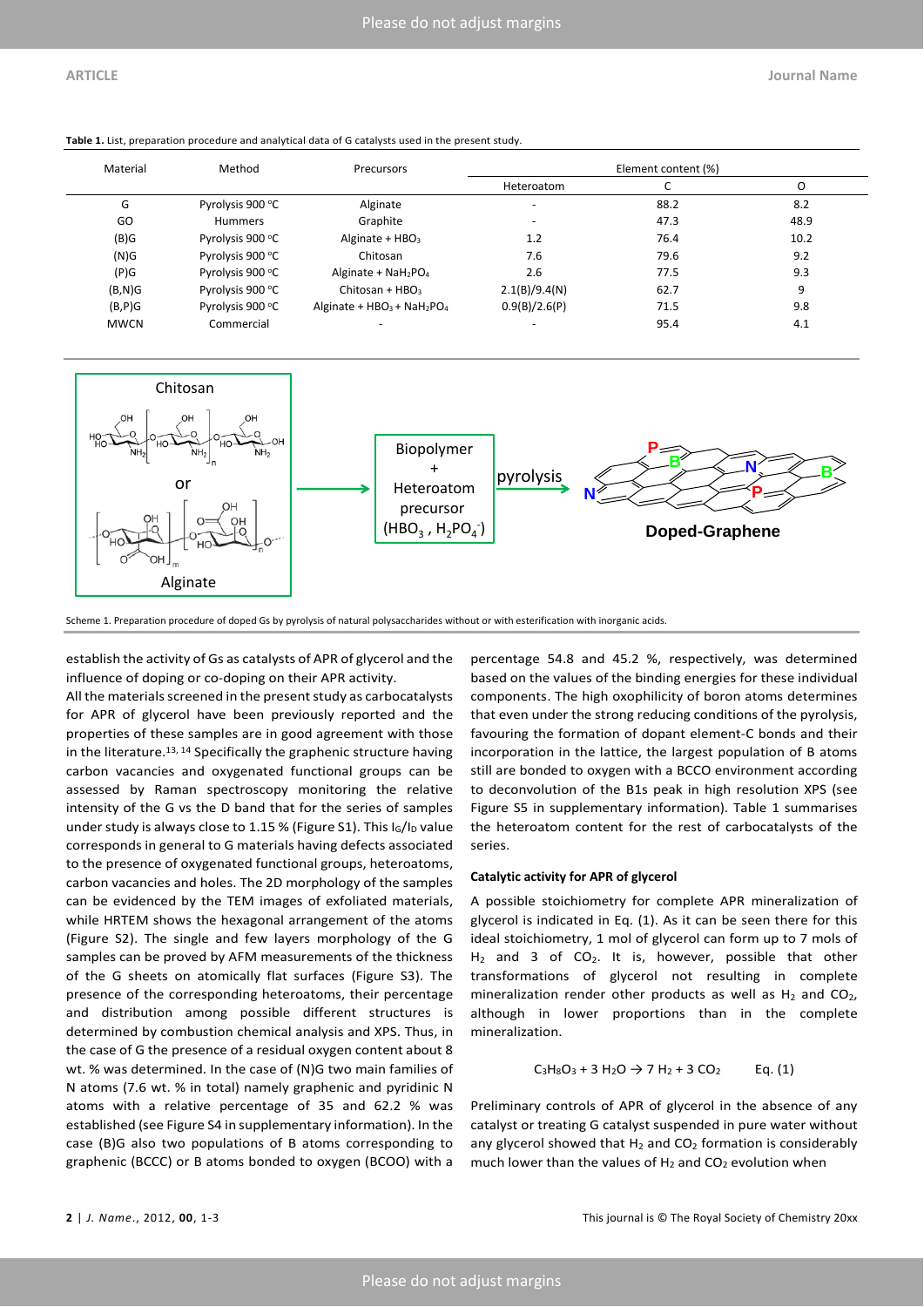Figure 1. Time conversion plots for  $H_2$  (a) and  $CO_2$  (b) evolution in the APR reaction of glycerol promoted by G. Reaction conditions: Glycerol 10 vol. %, G 10 wt. % respect to glycerol, temperature 210 (black lines) or 250 (red lines) °C.

both glycerol (10 vol. %) or the carbocatalyst (20 wt. % respect glycerol) are simultaneously present.

It was observed that an increase on the reaction temperature in the range 200-250  $\degree$ C favours notably the APR reaction of glycerol. As an example Figure 1 shows the temporal evolution of H<sub>2</sub> and CO<sub>2</sub> at 210 and 250  $\degree$ C using G as catalyst. Other products observed in the gas phase with much lesser concentration are methane and ethane accompanied by trace amount of propane.

Accordingly 250 °C that was about the maximum temperature of our setup was selected as a suitable temperature for further studies. Perusal of Figure 1 and comparison with the ideal stoichiometry indicated in Eq. (1) show that the amount of  $CO<sub>2</sub>$ evolved in the reaction is much higher than that expected in view of the amount of the  $H_2$ . It has to be reminded that the origin of this higher-than-expected amount of  $CO<sub>2</sub>$  cannot be G since, as commented earlier, in the absence of glycerol the evolution of  $CO<sub>2</sub>$  from G under the same conditions is negligible (0.36 mmol). It is more probable that  $H_2$  and  $CO_2$  are derived from glycerol through other reactions different than that corresponding to the complete mineralization of CO<sub>2</sub>.

The amount of catalyst for achieving optimal APR reaction was studied in the range from 10 to 20 wt. % respect to glycerol, whereby it was observed that  $H_2$  and  $CO_2$  evolution increases with the amount of G present and, therefore, 20 wt. % was considered the most convenient catalyst loading reaching a compromise between amount of catalyst and  $H_2$  production (Figure S6). It should be commented that these percentages of G with respect to substrate, and even higher, are common in the use of G as carbocatalysts.<sup>[11,](#page-7-6) [21,](#page-7-15) [22](#page-7-16)</sup> Also this range of catalyst to substrate weight percentages is not unreasonable considering that G can be derived from biomass residues and it can be more affordable than precious metals.

With the optimal conditions of temperature and amount of catalyst the APR reaction of glycerol was screened with the series of carbocatalysts. Figure 2 shows the temporal profiles of H<sub>2</sub> and CO<sub>2</sub> generation promoted by the series of carbocatalysts under study showing the remarkable influence of doping on the catalytic activity. It was observed that GO and (N)G were completely inefficient to promote the reaction. Also the activity of (P)G was very low. In contrast, the activity of G increases significantly upon boron doping, (B)G and (B,N)G being the two most active samples (see Figure 2 and Figure S7). In the present study it is assumed that Gs are completely dispersed in the aqueous phase as single sheet with similar surface area. Unfortunately, BET measurements on dry powders are meaningless to support this assumption since the conditions of the isothermal gas adsorption measurements do not allow to exfoliate the G samples. Accordingly it is proposed that the different catalytic activity observed for the set of G samples arise from heteroatom doping. There are abundant precedents showing that the presence of heteroatoms can play a remarkable role on the catalytic activity and the data shown in Figure 2 would constitute another example[.6](#page-7-3)



Figure 2. Temporal profile of H<sub>2</sub> (a) and CO<sub>2</sub> (b) evolution in the presence of a series of doped G as catalysts. (■) (B)G, (●) (B,N)G, (▲) G, (●) (P)G, (◆) (P)G, Reaction conditions: Glycerol 10 vol. %, catalyst 20 wt. % respect to glycerol, temperature 250 °C.

In the case of the most efficient carbocatalysts, the temporal profile of  $H_2$  and CO<sub>2</sub> evolution shows a maximum value, decreasing the amount of  $H_2$  and  $CO_2$  for longer reaction times.

This decrease in  $H_2$  and CO<sub>2</sub> is accompanied by a concomitant increase in the concentration of methane and other light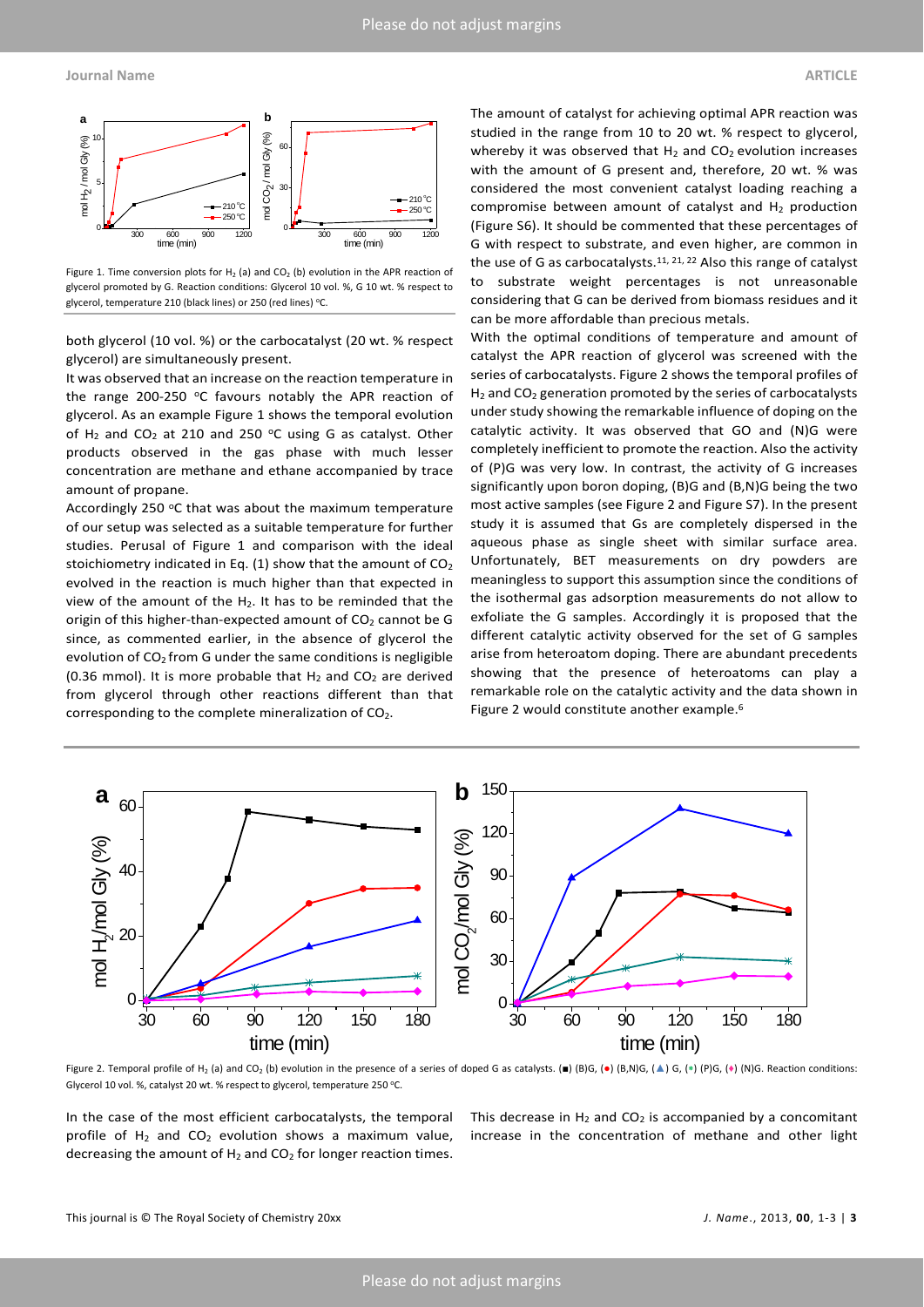alkanes in the gas phase. Therefore, the kinetic data indicate the occurrence of CO2 methanation (Eq. 2) in a certain extent.

 $CO_2 + 4 H_2 \rightarrow CH_4 + 2 H_2O$  (Eq. 2)

Thus, as the concentration of  $H_2$  and  $CO_2$  grows in the gas phase, the reaction between these two molecules would form methane and other by-products. This methanation should also be catalysed by (B)G, since it is known that  $CO<sub>2</sub>$  methanation is a catalytic process that does not occur at significant rates below 450  $\degree$ C in the absence of catalyst.<sup>23</sup> It should be, however, commented that the "exact" stoichiometry predicted for equation 2 is not experimentally observed, indicating that besides methanation, confirmed by formation of CH4, other processes including hydrocarbon formation and generation of other products, should also be occurring simultaneously, resulting in a complex array of processes occurring at expense of the evolved  $H_2$  and CO<sub>2</sub>. It should be noted that, besides methane, ethane, ethylene and propane are also detected in the gas phase.

Figure 2 also presents the  $CO<sub>2</sub>$  evolution. It was observed that most of the doped G also evolved CO<sub>2</sub>, although in much lower amounts than those measured when undoped G was used as catalyst. Thus, the samples containing boron as dopant element were the ones producing the highest amounts of  $H_2$  with a H<sub>2</sub>/CO<sub>2</sub> mol ratio higher than that of G. However in spite of the more favourable  $H_2/CO_2$  molar ratio the value obtained for (B)G, about 1, is still lower than that expected for complete mineralization of glycerol corresponding to Eq. (1).

To put the catalytic activity of (B)G into context, APR of glycerol was also carried out under the optimal conditions using Pt(3wt.%)/C as a reference catalyst using Pt/Gly mol ratio of 0.5 %. The results obtained (see Figure S8 in Supplementary information) for the temporal evolution of  $H_2$  shows that the catalyst containing Pt was far more active than (B)G, exhibiting an initial reaction rate of 470 mol  $h^{-1}$  compared to 54 mol  $h^{-1}$ measured for  $(B)$ G. Also, the maximum mol H<sub>2</sub>/mol Gly value achieved for Pt/C was 415 % at 4 h that is significantly higher than 58 % reached for (B)G at 1.5 h. It is, therefore, clear that the performance of (B)G is about 1 order of magnitude lower than that reached with Pt as catalyst. It should be, however, commented that other reported transition metal catalysts such as nickel are also significantly much less active than Pt and have catalytic activity in the same range as  $(B)G^{3, 24}$ .

With the best performing APR catalyst, an additional reaction using glucose as substrate was carried out. It is known in literature that the difficulty of APR, using metal catalyst such as Pt, increases along the number of C atoms of the polyol and the complexity of the saccharide mixture.<sup>1, [25](#page-7-19)</sup> A similar trend was also observed using (B)G as catalyst. As it can be seen in Figure 3, although (B)G was also able to promote the evolution of the  $H_2$  and CO<sub>2</sub> from glucose under the optimal conditions found for glycerol, the amount of  $H_2$  was significantly lower than that obtained using glycerol as starting material.

#### **Catalyst stability.**

Stability of (B)G as APR catalyst was determined by performing five consecutive uses and by characterizing the used catalyst. Figure 4 presents the temporal profiles of (B)G as APR catalyst

upon reuse. As it can be seen there, not only the  $H_2$  production at 6 h reaction decreases upon reuse, but also the initial reaction rates, indicating that (B)G undergoes deactivation under the conditions of the APR.



Figure 3. Time conversion plots for H<sub>2</sub> (a) and CO<sub>2</sub> (b) evolution in the APR reaction of glucose promoted by (B)G. Reaction conditions: Glucose (1.74 mmol) (B)G 20 wt. % respect to glucose, temperature 250 °C.



Figure 4. Temporal profile for  $H_2$  evolution for the first (a), second (b), third (c), fourth (d) and fifth (e) use of (B)G in the APR reaction of glycerol promoted. Reaction conditions: Glycerol 10 vol.% (B)G 20 wt. % respect to glycerol, temperature 250 °C.

To understand the reasons for (B)G deactivation, characterization of the used catalyst was performed by Raman and XP spectroscopies and by TEM. No change in the Raman spectra of the (B)G sample before and after five uses of the material was observed (Figure S9), suggesting that no further defects on the G sheet have been produced under the APR conditions in an extent sufficient to be detectable by this spectroscopy. XPS of the five times used (B)G sample showed that while the C1s peak does not undergo significant changes (Figure S10), the B peak has completely disappear and the presence of B becomes undetectable by XPS.

TEM images of the used catalyst shows that the 2D morphology of (B)G is still preserved after the reaction. Figure S11 in the supplementary information presents a set of images taken for used (B)G at different magnifications and in different parts of the sample. In view of the available data showing that the properties of (B)G and its composition, it is suggested that the main cause of deactivation is the loss of boron doping taking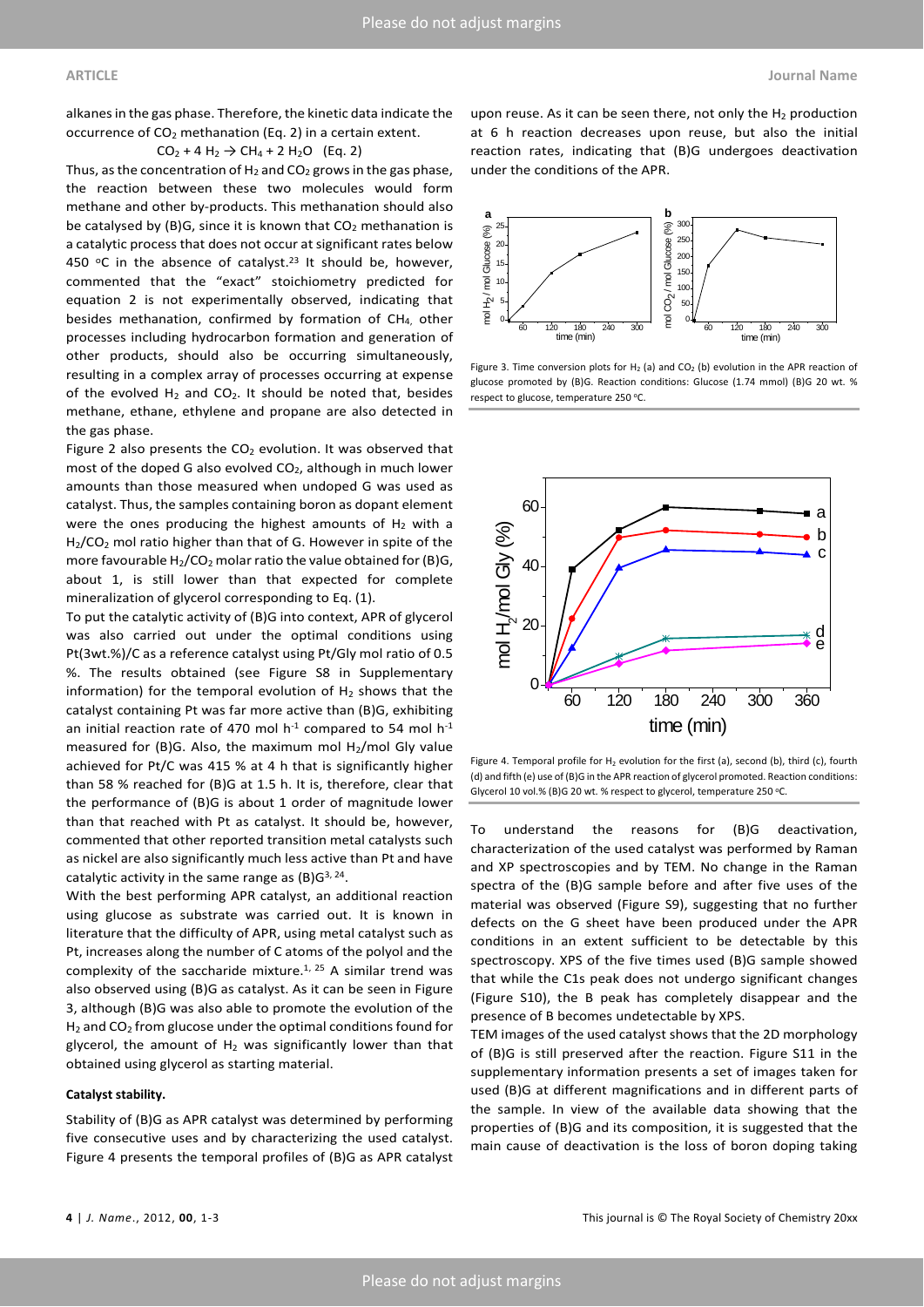#### **Journal Name ARTICLE**

place during the APR.14 It should be noted that in related precedents it was observed that treatment of doped Gs with H2 causes detachment of the dopant elements from the G sheet.

#### **Mechanistic studies**

To gain some understanding on the activity data shown in Figure 2 and the positive influence of boron-doping, four experiments in where four boron-containing molecules added on purpose to undoped G were carried out. Specifically in these experiments the molecules selected were triphenylborane and tris(pentafluorophenyl)borane that can be considered models of graphenic boron (BCCC), bis(pinacolyl)diborane (BOO), having two neighbour boron atoms bonded to oxygen, and boric acid that could be present in a residual amount after pyrolysis. Specifically in the case of tris(pentafluorophenyl)borane and bis(pinacolyl)diborane, these two molecules were selected to favour their adsorption on G and their insolubility in water. Perfluorination of tris(pentafluorophenyl)borane and the pinacol units of the diborane molecule would make these molecules hydrophobic. It was reasoned that the adsorption capacity of G and the fact that the reaction is carried out in water would make these hydrophobic boron molecules to be adsorbed on the G sheet, hoping that they could act similarly as to whether a boron atom were inserted on G sheet. In support of this assumption, adsorption of  $BPh_3$  on G was performed by refluxing of  $BPh_3$  and G in the same proportion for 2 h and observing the presence of boron in XPS of the resulting G sample recovered by filtration (Figure S12). These all four boron-containing additives were added to undoped G in 1 wt. % that is in the range of the amount of boron present in B-doped G (see Table 1).

The catalytic data showed that both boron-containing organic molecules in these low amounts are able to enhance the activity of G, particularly boric acid and  $(C_6F_5)_3B$ . Figure 5 presents the time-yield plots for  $H_2$  evolution for G and for G after adding these B-containing molecules. It can be seen there that the presence of these non-covalently bonded boron-containing molecules in such a low proportion increases significantly the catalytic activity of G for APR of glycerol. Although the activity of these additives enhanced the catalytic activity of G, the performance is still lower than that measured for (B)G. Therefore, the general strategy of adding boron compounds as additives to enhance the APR activity of G seems to be supported by the data presented in Figure 5. However, grafted boron atoms still exhibit higher activity. It is proposed that the beneficial activity of boron is related to the increase in the population of Lewis acid sites on the catalyst.

(e) or in the presence of triphenylborane (a), boric acid (b) tris(pentafluorophenyl)borane (c) or bis(pinacolyl)diborane (d). Reaction conditions: Glycerol 10 vol. %, G 20 wt. % respect to glycerol, additive 1 wt. % respect G, temperature 250 ºC. In order to gain some insight into the reaction mechanism the

Figure 5. Temporal  $H_2$  evolution in the APR of glycerol using G as catalyst in the absence

aqueous phase reaction was analysed at final reaction time to characterize the major components present in aqueous phase. It was observed that there was a residual concentration of glycerol still remaining in the aqueous phase at final reaction times, but many other products were also detected, including 1,3-propanediol derived from dehydroxylation of glycerol, 1 hydroxy-2-propanone and hydroxyacetone formed by dehydrogenation of glycerol, and acetoin (C4) and ethyleneglycol  $(C_2)$ , where the number of carbons has changed respect to that of glycerol. This distribution is in general agreement with reports in literature using metal catalyst for APR of glycerol.<sup>16, [17](#page-7-10)</sup>

Based on this product distribution, it seems that APR of glycerol has two major steps consisting in dehydrogenation of C-H bonds forming carbonyl groups and C-C bond breaking. It is proposed that while dehydrogenation would be a catalytic process promoted by G, C-C bond cleavage of two neighbour carbonyl groups would occur spontaneously at the reaction temperature without the need of any catalyst due to the Coulombic repulsion between two positive neighbour carbon atoms in vic-dicarbonyl compounds decreasing the C-C bond energy. The following Scheme 2 illustrates this proposal.

In support of our mechanistic proposal, a control in the absence of G in aqueous medium at 250  $\degree$ C of oxalic acid shows its complete decomposition into  $H_2$  and  $CO_2$ . Glyoxalic acid, having again in the structure two neighbour carbonyl groups, also decomposes in large extent forming  $H_2$  and CO<sub>2</sub> in the gas phase in the absence of any catalyst. Thus, it seems that intermediates having two carbonyl groups next each other can decompose spontaneously at the reaction temperature as indicated in Scheme 2.

On the other hand, the hydrogenation activity of Gs has been recently reported and attributed to the presence of frustrated Lewis acid-base pairs. $14, 15$  $14, 15$  Thus, it seems that, as indicated in

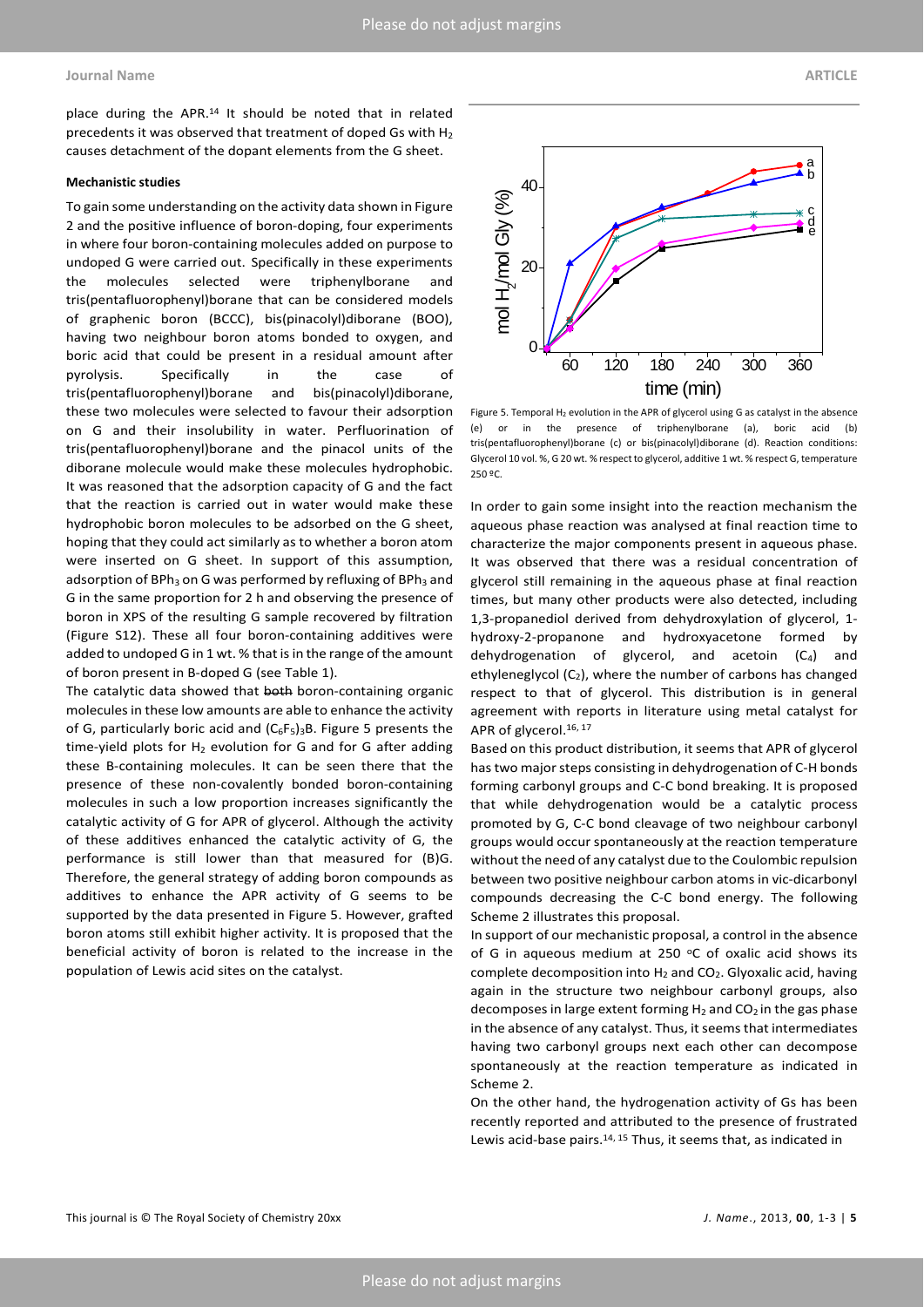

Scheme 2. Illustration of the two types of processes occurring in the APR of glycerol.

Scheme 2, the combination of the two processes should contribute to the observed activity of doped Gs in the APR of glycerol. The presence of B atoms on G would introduce Lewis acid sites that would be the limiting type of centre in the frustrated Lewis acid-base pairs in the present conditions. Carboxylate or other negatively charged oxygens present in G could act as basic sites. In this regard, the somewhat lower catalytic activity of co-doped (B,N)G vs. (B)G suggest that a higher population of basic sites can be even detrimental because it would reduce the density of frustrated Lewis acidbase pairs.

### **Conclusion**

In the present study it has been shown that defective G materials obtained by pyrolysis of natural polysaccharides, particularly those containing B as dopant element, are active in the absence of any metal to promote the APR of glycerol at moderate temperatures. These findings are relevant in the search for renewable and sustainable catalysts that could replace Pt as active metal in this reaction.

#### **Experimental**

#### **Catalyst preparation.**

**Synthesis of doped G.** The sodium salt from alginic acid and low molecular weight chitosan (Sigma Aldrich) were the precursors of G and (N)G respectively. These polysaccharides were pyrolyzed as powders under argon atmosphere using the following oven program: annealing at 200 **o**C for 2 h and, then, heating at 10 **o**C/min up to 900 **o**C, maintaining this temperature for 6 h. The system was then cooled at room temperature under argon.

(B)G and (P)G were obtaining by dissolving 0.5 g of alginate in a boric acid (250 mg of HBO<sub>3</sub>) or disodium hydrogen phosphate (1.6 g of Na<sub>2</sub>HPO<sub>4</sub>) aqueous solutions (50 ml), respectively. The solutions were, then, dried slowly by heating in an oven at 100 oC overnight. The pyrolysis of these esters was performed using

the same temperature program as that indicated above for the preparation of G and (N)G.

The same procedure was used to prepare (B,N)G, but using chitosan as precursor. In this way 0.5 g of chitosan was added to a boric acid aqueous solution (250 mg of  $HBO<sub>3</sub>$  in 25 ml of water). Acetic acid (0.45 g) was necessary for complete dissolution of chitosan. The solution was, then, dried slowly by heating in an oven at 100  $\degree$ C overnight. The pyrolysis was performed using the same oven program.

Suspensions of the corresponding G were obtained by sonicating at 700 W for 1 h in the aqueous glycerol solution the black solid graphitic residues obtained by pyrolysis until having a homogeneous dispersion. Remaining solid particles were removed by decantation.

**Experimental procedure for the preparation of GO.** Graphite flakes (3 g) were suspended in a mixture of concentrated  $H<sub>2</sub>SO<sub>4</sub>/H<sub>3</sub>PO<sub>4</sub>$  (360:40 mL). To this mixture, KMnO<sub>4</sub> (18 g) was added by producing an exothermic reaction raising the temperature to 35-40 °C. This reaction mixture was then heated to 50 °C under stirring for 12 h. The reaction was cooled to room temperature and poured into 400 g of ice containing 30 %  $H_2O_2$ (3 ml). After air cooling the suspension was filtered, washed with 1:10 HCl (37 %) solution and then further with water. The remaining solid was sonicated with 400 ml of water for 30 min and centrifuged at 4000 rpm for 4 h. The supernatant was centrifuged at 15000 rpm for 1h. The solid obtained after centrifugation at 15000 rpm was dried at 60  $^{\circ}$ C.

#### **General procedure for the APR reaction of glycerol.**

The reaction was performed with a 2.5 mL aqueous solution 10% v/v of glycerol (3.43 mmol) in a stainless steel autoclave reactor (55 mL, Parker Autoclave Engineers). The autoclave apparatus allows sampling of the headspace gas of the reactor. The required amount of catalyst was added to the reaction mixture and the suspension sonicated before sealing the autoclave and heating at the corresponding temperature. The temporal evolution of the gas phase products was followed at the corresponding time by injecting 100 µL of the headspace gas in an Agilent 490 Micro-GC (Molsieve 5A column with Ar as a carrier gas). The Micro-GC has a precolumn filter to avoid injecting water from the reaction into the column. Product identification was made by their corresponding retention time, and the concentration was estimated from calibration data. At the end of the reaction the autoclave was cooled at room temperature and the liquid phase was analysed by HPLC (Waters 2410, Refractive index detector) with a column (ICE-COREGEL 87H3) using as eluent 0.004 M  $H<sub>2</sub>SO<sub>4</sub>$  aqueous solution. Product identification was carried out based on their retention time compared to authentic commercial samples.

#### **APR reaction of glucose.**

The reaction was performed with a 2.5 mL aqueous solution of glucose (1.74 mmol) in a stainless steel autoclave reactor (55 mL, Parker Autoclave Engineers). Catalyst (20 wt. %) was added to the reaction mixture, and the system sealed and heated at 250 oC.